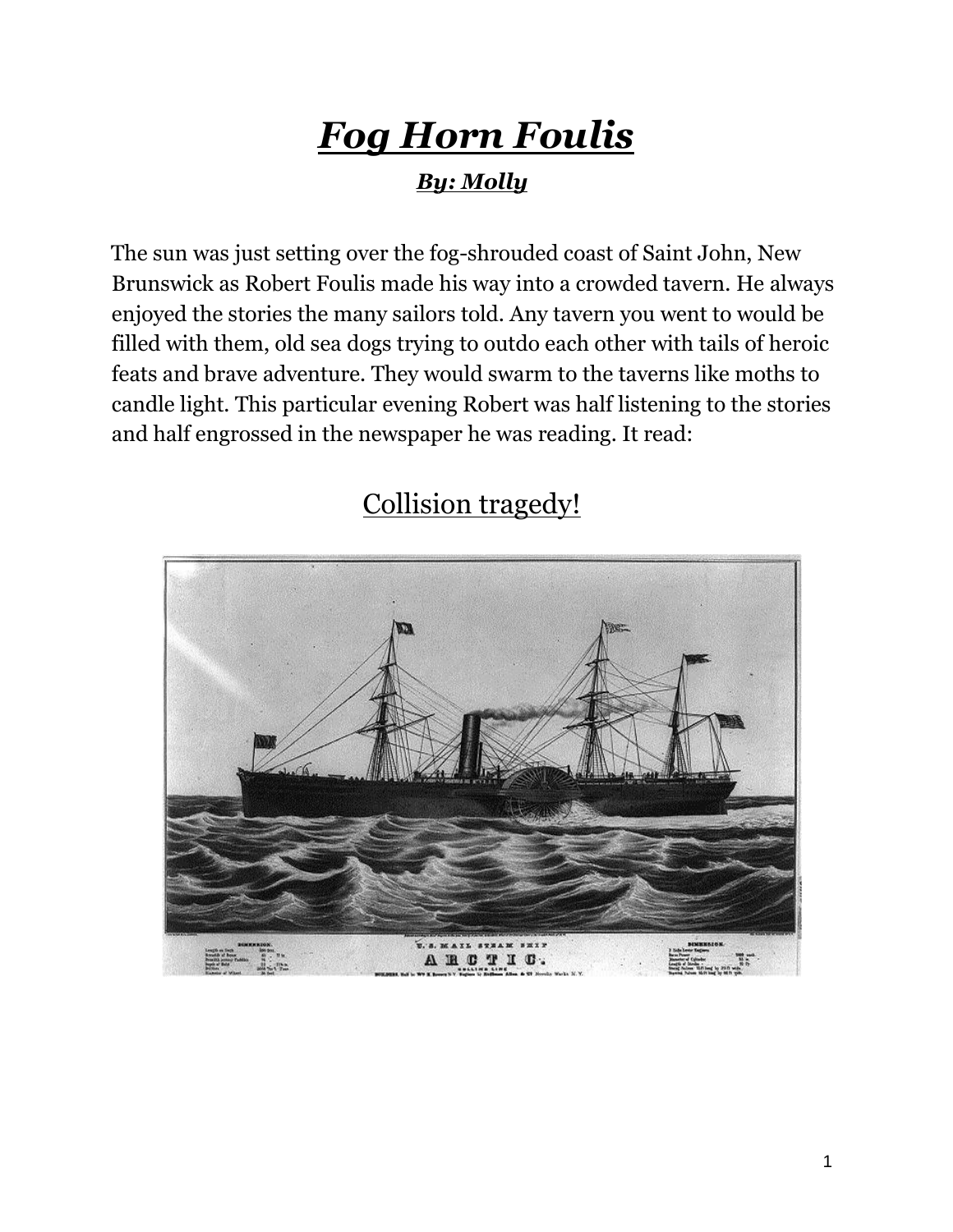Two ships, the S.S Arctic & French steamer Vesta collided just off of Cape Race in the mid-day fog . The Vesta made it to the shore at port St. John's Newfoundland but the crew and passengers of the S.S Arctic weren't so lucky. The collision left 3 gaping holes in the side of the Arctic . Not realizing the extent of the damage, the Captain tried to steer for shore which was not that far but the boat was so full of water there was no hope. The Captain gave the order to abandon ship. In the pandemonium that ensued the crew mutinied and stole all 6 lifeboats on board. The protocol of women and children first was thrown to the wind and of the 400 people on board only a few survived and among them were no women or children. The Captain survived, but only by luck since he had intended to go down with his ship.

As Robert left the tavern his mind was swirling like the cold rain that had started to fall. He was so busy thinking about the day's events that he did not realize when he took a wrong turn down a side street. Before you could say "Robertfoulisinventedthefoghorn" he was lost. As he wandered in search of his house the wind began to blow and this reminded Robert of a night many years ago, that had been very much the same. He had been on a boat, headed to Ohio, where he had intended to start a new life. But, as fate would have it, a storm forced him to dock in Halifax . Some Scottish friends convinced him to stay so he found work as a portrait painter. He later moved to Saint Johns, New Brunswick with his daughter Euphimia where he was now working as a civil engineer.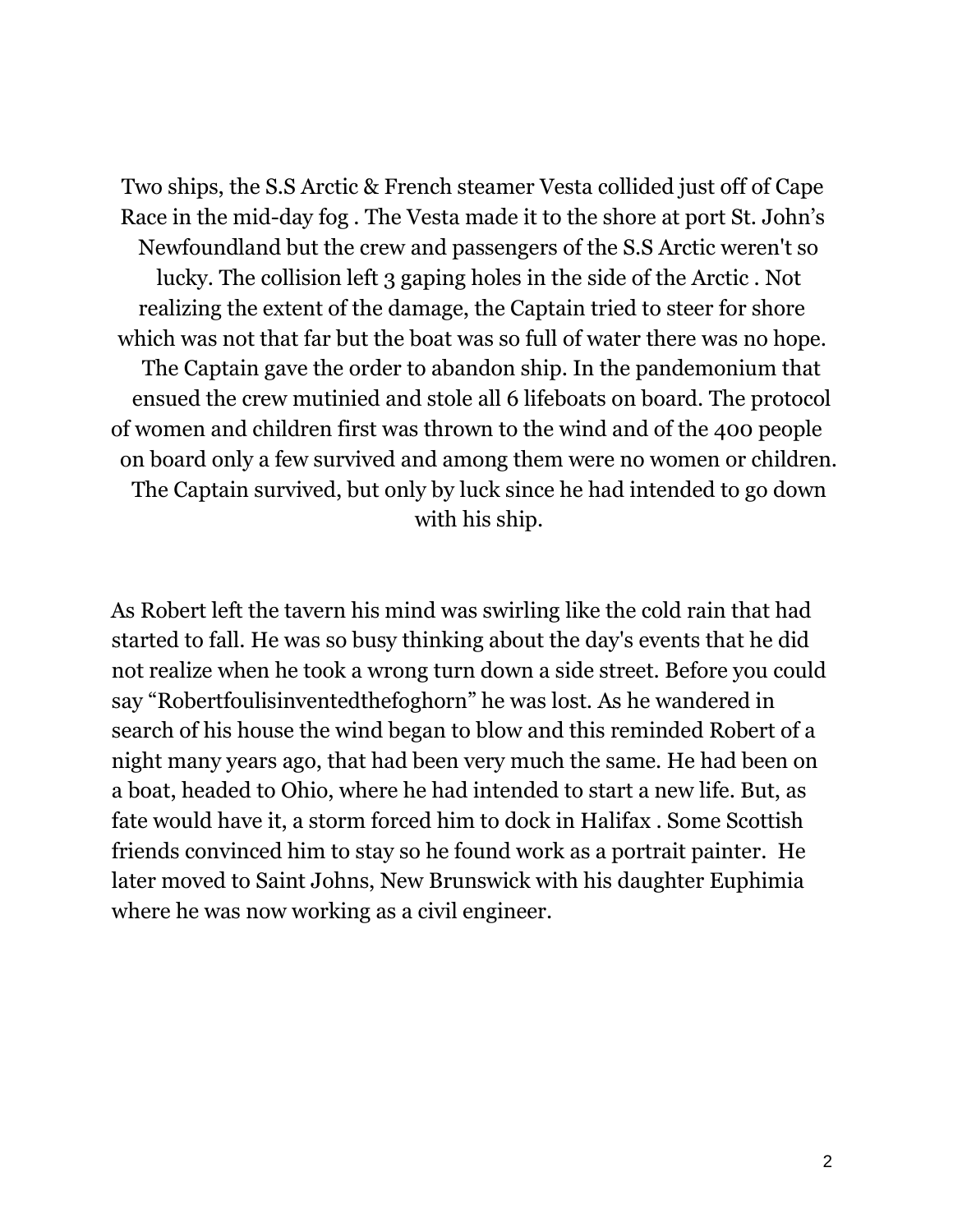

The rain had become torrential and the sky was dark and ominous. Robert needed to get home but he still couldn't find it in the dark. Then, from out of the night came the noise of someone playing the piano. They had a distinct style that if Robert had not heard many times before, he would have missed. It was his daughter playing scales on their piano at their home. As he followed the sound he noticed the low notes carried farther.

Later that night Robert tossed and turned as his mind went over the day's events. He thought more and more about the collision until it was the only thing on his mind. There must be a way to help ships in foggy weather he thought. Then, he had a revelation. If the low notes on the piano carried farther, people could use very loud, low notes to help ships navigate in the dark or in the fog.

This realization led him to invent the world's first steam powered fog horn. It took him six years to convince the lighthouse commission of St. John's to install his invention on Partridge Island.